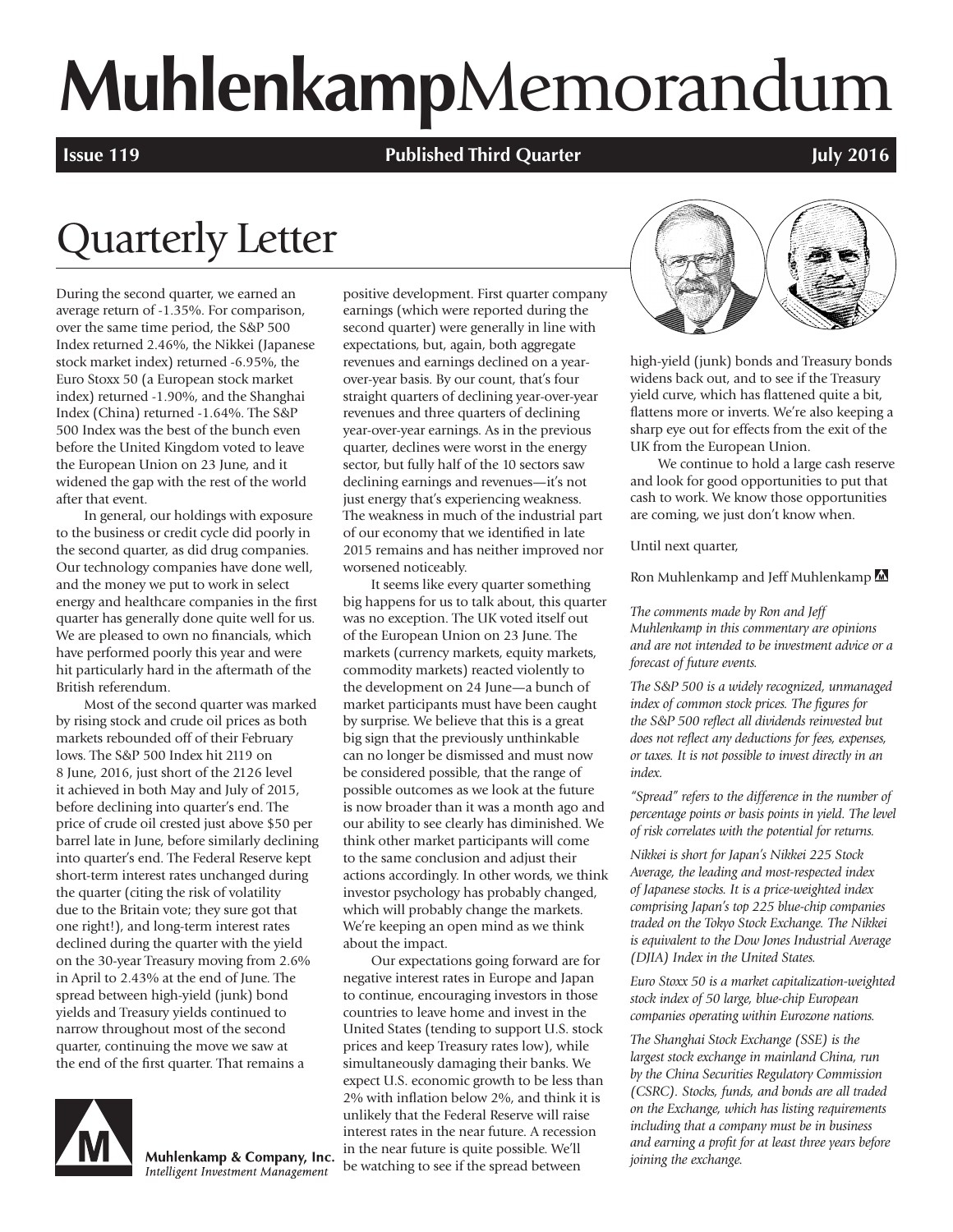## Letter to My Daughters: On Passive Investing

*By Tony Muhlenkamp*

Passive investing is a way of investing that doesn't entail any forecasting, minimizes investing fees, and tries to avoid the adverse consequences of failing to correctly anticipate the future. I think of it as a way of implementing the conclusions of the Efficient Market Hypothesis (EMH) and Modern Portfolio Theory (MPT).

Burton Malkiel describes the EMH as buying and holding a portfolio of broadbased low-cost market index funds and believes it is still the best game in town. He contends that while the market may not always be rational in the short run, it always is over the long haul. $<sup>1</sup>$ </sup>

MPT attempts to maximize the expected returns of a portfolio for a given level of portfolio risk, or equivalently minimize risk for a given level of expected return, by carefully choosing the proportions of

various assets to include in the portfolio. The objective is to select a collection of investment assets that has collectively lower risk than any individual asset.

Both models make sense in theory and can work well in combination. I think a purely passive investment strategy is to keep living expenses for one year in the bank, allocate the rest of your money, 50% to a total stock market index fund and 50% to a total bond market index fund, and, then, rebalance every thirteen months. It's simple, it's rational, and it's consistent.

I just don't know anyone that can do it. Start with the fact that there are thousands of index funds to choose from. The mere act of choosing WHICH index funds to use is a "forecast" of sorts, as is deciding how much to invest in each of the index funds you own. Then there's rebalancing, which is taking money from what has gone up recently and adding to what has gone down. Failure to rebalance is "forecasting," as is holding more money in the bank, as is moving money more often than the once a year needed to rebalance. Anything other than 50/50 is "active" versus "passive" management.

Jared Dillian has a nice take on the problems with passive investing in his article *Ahoy Polloi*. 2

So why is passive investing so hard to practice? As Dillian says, "everyone chickens out."

I've been reading a history of behavioral economics by Richard Thaler at the same time I'm reading histories of capitalist and conservative thought by Jerry Z. Muller. Thaler's book is a personal account of events he experienced and witnessed, while Muller is surveying a broad field of thinkers from the last couple of hundred years. Both men illustrate that assuming all people are all rational all the time is a bad idea when creating economic and political models to govern policy making. Thaler refers to this all-rational-all-the-time person as "Homo Economicus."

I think assuming all people are all rational all the time is a bad idea when creating investment models as well. The Efficient Market Hypothesis and Modern Portfolio Theory need the same Homo Economicus investor for their models to work. I agree markets are rational in the long haul, but people are emotional ALL THE TIME. I think they are rational in working for their own best interests, but they can be unsure and emotional about what ACTUALLY furthers their own best interest. So, even if the index funds do well over time and in any given year, the index fund investor is still subject to moving money in and out at the wrong times, or not having ENOUGH money in the index when it does well. Having an index fund that does 12% in a year does no good if 90% of your money is in cash earning 0%.

A company called DALBAR sells a report titled "Quantitative Analysis of Investor Behavior" that "has been measuring the

decisions to buy, sell, and switch into and out of mutual funds over both short- and longterm time frames. The results consistently show that the average investor earns less in many cases, much less—than mutual fund performance reports would suggest."3 They are trying to quantify the effect that I'm describing. Their technique has come under criticism lately and I don't think their conclusions are definitive, but I do think the conclusions are illustrative. We can see the same phenomenon at work when we look at the "Capital Share Transactions" in a mutual fund annual report and put those cash flows alongside the performance table showing returns by calendar year. Money seems to always follow performance, which means the INVESTOR is not getting the same performance as the INVESTMENT.

effects of investors'

In the last five years more than \$1 trillion has moved into equity products that track indexes, and \$266 billion has been redeemed from funds run by stock pickers. So there is a LOT of money being used to buy indices that have done well lately, without regard to the underlying company fundamentals or economic realities.

So, what to do? I suggest going back to fundamentals, and I will describe that process in future letters. For now, check the books and articles I've mentioned and see if what I've said makes sense. M

#### **Mutual fund investing involves risk. Principal loss is possible.**

*Opinions expressed are subject to change at any time, are not guaranteed and should not be considered investment advice.*

- 1 Forbes.com, *What Does The Efficient Market Hypothesis Have To Say About Asset Bubbles?* Answer by Burton Malkiel; June 13, 2014
- <sup>2</sup> The 10th Man, *Ahoy, Polloi*, by Jared Dillian; April 30, 2015
- <sup>3</sup> Dalbar, *Quantitative Analysis of Investor Behavior* (QAIB)

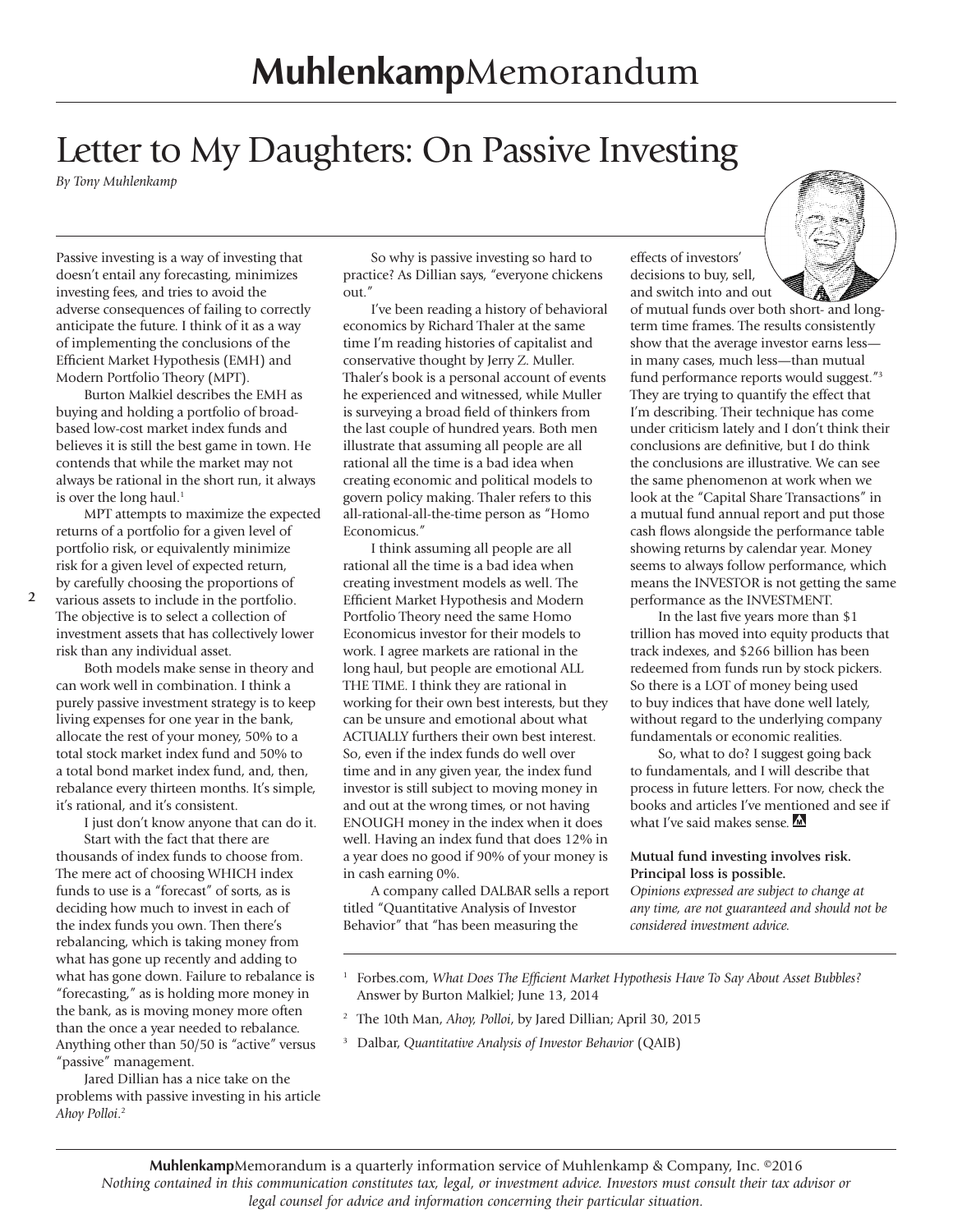## How Retirement Has Changed—Why Saving More and Working Longer will be Necessary

*At our May 12 investment seminar, Ron Muhlenkamp addressed the changing landscape of retirement. You may view a video archive of the presentation on our website; if you prefer, call us, and we'll send you a DVD.*

*Additionally, we recently published the*  **Muhlenkamp Marathon***, a financial training workbook that is equally useful to those starting out, as well as to those in retirement. A complimentary copy is available upon request.*

#### **Ron Muhlenkamp:**

It's amazing how rapidly we have come to assume the privilege of "retirement"—it would have been a foreign word to my grandparents. My father adopted it with alacrity—just the idea—but the notion of retirement wasn't fully realized until sometime after World War II.

Following is a brief overview of retirement's "three-legged stool," a metaphor conceived by an actuary for Met Life back in the 1940s:

1. If you are trying to fund a retirement lifestyle that roughly equals what you were spending during your working years, personal savings play a crucial role. Prior to Social Security and Corporate Plans, personal savings and assets were the sole source of "retirement" income. For most people, these assets were insufficient to allow them to live on their own—they lived with their kids.

 During the 1950s and '60s, the personal savings rate averaged 10-12% of disposable income. As people came to trust Social Security and pension plans, the rate dropped to 2-3%. Emphasis on personal savings was renewed in 1974 with the introduction of Individual Retirement Accounts (IRAs).

 Today, personal savings (as a percentage of disposable income) is on the order of 4-5%.

2. Social Security was signed into law by FDR in 1935 to provide retired workers age 65 or older with continuing

income—not an income you could live on, but to help cover the basics (approximately 35-40% of prior earnings for the average retiree). When enacted, the average life expectancy was 61 years old; plus, for every 1 retiree, there were 37 workers. So, the government could afford paying a stipend.

 Today, average life expectancy has increased to age 78, yet the average retirement age has remained 65. Not only are beneficiaries receiving payments for a longer period of time, the worker-to-retiree ratio has narrowed to less than 3:1—you do the math.

3. A company pension was not a benefit available to most employees prior to the advent of Social Security. Things changed in the early 1940s. The Wage and Salary Act of 1942, which froze wages (an attempt to contain wartime inflation), was offset by a War Labor Board ruling in 1943, which encouraged employers to offer pension and health benefits as an alternative means to attract workers. "Defined Benefit" plans, which pay retirees a specified amount of money, became the norm for most working Americans.

 This succeeded until the 1970s, when double-digit inflation crippled the majority of defined benefit pension plans. Over time, retirees' purchasing power was cut in half, spurring negotiations to double their pension amounts. As a repercussion, pension plans were suddenly 50% underfunded. Additionally, productivity gains took effect (e.g. we produce the same tons of steel as we did in 1960 with one-tenth of the manpower), squeezing workerto-retiree ratios. Established firms with older employees and more retirees were at a serious disadvantage relative to new firms with young employees. These forces culminated in the shift to "Defined Contribution" plans, which have morphed into today's version of a 401(k) plan.

Our fear is that if the U.S. continues on the same economic path for another decade or so, we will have lost an entire generation of growth, which makes the whole idea of retirement problematic—hence, the theme of this seminar: why saving more and working longer will be necessary.

*Ron has written extensively about these topics, so if you're interested in learning more about the changing status of Social Security, pensions, or consumer savings and spending, let us know. We are happy to send you the essays.*

#### **Announcements**

**Archive Available - How Retirement Has Changed—Why Saving More and Working Longer will be Necessary**  Our May 12, 2016 investment seminar has come and gone, but the information from our presentation remains relevant to those approaching retirement, as well as those just beginning to save for retirement. Visit our website to watch a video of the presentation by portfolio managers Ron and Jeff Muhlenkamp.

#### **Request for Email Address**

Muhlenkamp & Company regularly publishes information that gets distributed by email only. To be added to our email list, visit our website at www.muhlenkamp.com or call us at (877) 935-5520 extension 4. Your contact information will not be released to any third party.

#### **Conference Call September 1, 2016**

Join us for conversation with portfolio managers Ron and Jeff Muhlenkamp.

Register to participate in our Conference Call on **Thursday, September 1, 2016 from 4:15 p.m. - 5:00 p.m. ET** by calling (877) 935-5520 extension 4, or by visiting our website. M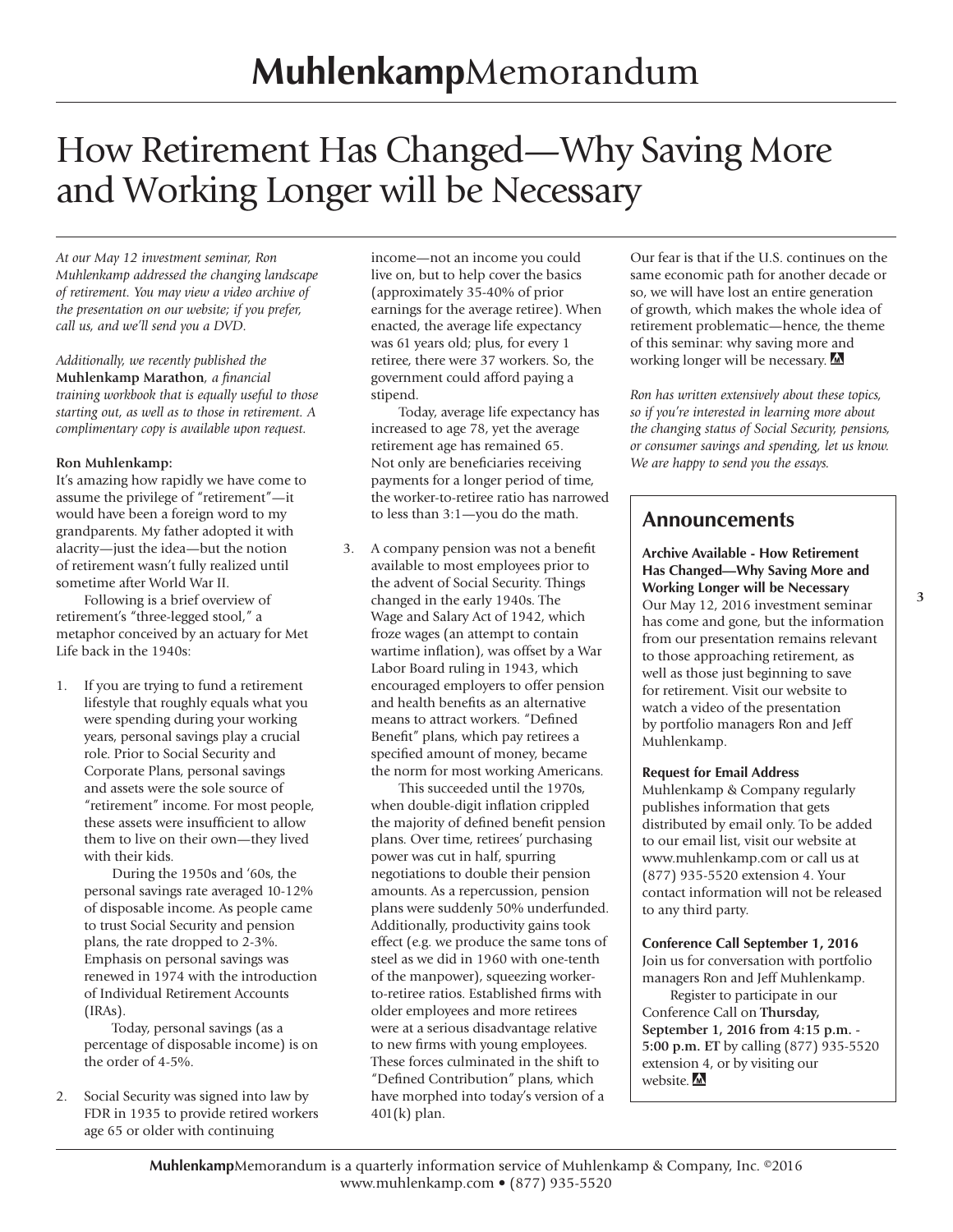

## **Muhlenkamp**Memorandum

Inside this issue:

- Quarterly Letter
- Letter to My Daughters
- How Retirement Has Changed: Seminar Recap

## **Muhlenkamp Marathon – Are you up for the challenge?**

There are many similarities between training for a marathon and creating a legacy of financial independence—both take desire, time, effort, and discipline. Training for and completing a full marathon require setting goals, time to train, workouts, learning about best techniques from experienced runners, and sometimes accepting coaching. With discipline and effort, you will lose fat and build up muscle and endurance. Working your way to financial independence takes setting short- and long-term financial goals, time to pay off your debt, time to develop your skills and increase your income, and learning about money and investing. With discipline and effort you can decrease your debt, grow your assets, and develop healthy financial habits.

How do you run a financial marathon to become financially fit and eventually financially independent? …One mile at a time! Our *Muhlenkamp Marathon Financial Training Workbook* contains 26.2 miles of financial guidance. If you or someone you know needs help getting on the right course financially, request our workbook. Visit www.muhlenkamp.com or call (877)935-5520 extension 4.

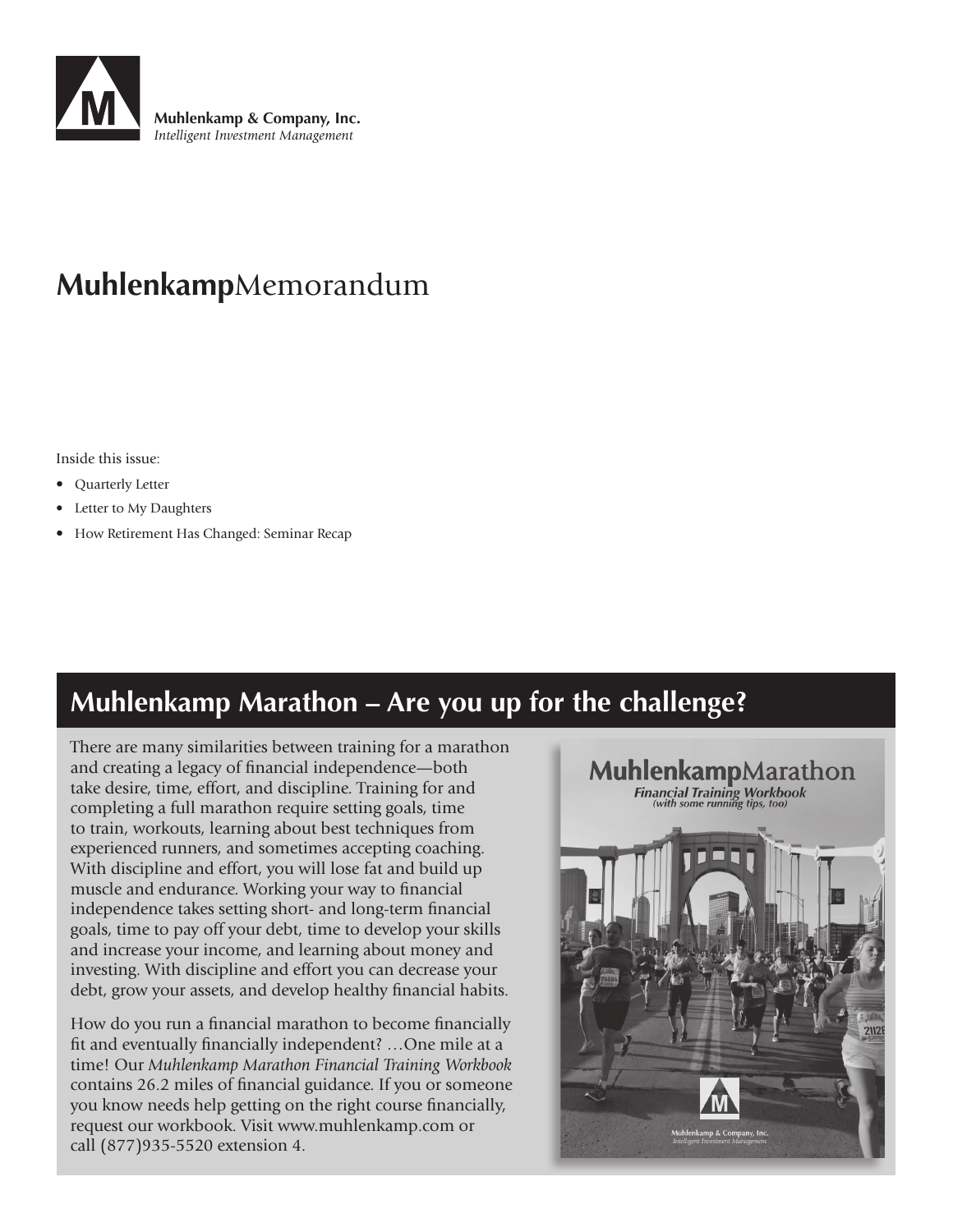# **Muhlenkamp**SMA **All-Cap Value**

#### **For the period ended 6/30/16**

*Muhlenkamp & Company's All-Cap Value SMA (Separately Managed Account) is designed for investors' accounts over \$100,000. We employ full discretion, applying fundamental analysis.*

#### **Investment Objective**

We seek to maximize total after-tax return through capital appreciation, and income from dividends and interest, consistent with reasonable risk.

#### **Investment Strategy**

We invest in undervalued assets wherever they may be found. Typically, this results in holding a portfolio of companies we believe are materially undervalued by the market. Bonds may be included in the portfolio if they are a good investment.

#### **Investment Process**

We start with a bottom-up scan of domestic companies, typically looking at most U.S. companies at least four times per year. We add to that an understanding of the sector dynamics in which companies are operating, an assessment of the business cycle, and a review of macroeconomic conditions.

Our primary screening metric is return on shareholder equity (ROE). We are looking for companies with stable returns that can be purchased cheaply, or for companies with improving returns that have not yet been recognized by the market.

We don't believe that a holding period of "forever" is appropriate in all cases, but are comfortable holding companies as long as they continue to meet expectations.

#### **Investment Risk**

We define investment risk as the probability of losing purchasing power over long periods of time, which is quite different from Wall Street's definition of price volatility in very short periods of time. Taxes, inflation, and spending will ALL impact the purchasing power of your assets.



**Muhlenkamp & Company, Inc.** Intelligent Investment Management

### **All-Cap Value Composite Performance (Net of Fees)**

|                               |                 |                    | Annualized      |                 |                  |                  |  |
|-------------------------------|-----------------|--------------------|-----------------|-----------------|------------------|------------------|--|
|                               | Year to<br>Date | <b>One</b><br>Year | Past 3<br>Years | Past 5<br>Years | Past 10<br>Years | Past 15<br>Years |  |
| Refurn                        | $-5.83\%$       | $-12.06\%$         | 3.45%           | 5.82%           | $.93\%$          | 2.68%            |  |
| S&P 500 Total Return*         | 3.84%           | 3.99%              | $11.66\%$       | $12.10\%$       | $7.42\%$         | 5.75%            |  |
| <b>Consumer Price Index**</b> | $1.57\%$        | $1.02\%$           | $1.03\%$        | $1.23\%$        | $1.72\%$         | 2.03%            |  |

\* The S&P 500 is a widely recognized, unmanaged index of common stock prices. The figures for the S&P 500 reflect all dividends reinvested but do not reflect any deductions for fees, expenses, or **taxes. One cannot invest directly in an index.**

 \*\* Consumer Price Index (CPI) – As of May 2016 – U.S. CPI Urban Consumers NSA (Non-Seasonally Adjusted), Index. The Consumer Price Index tracks the prices paid by urban consumers for goods and services and is generally accepted as a measure of price infl ation. Price infl ation affects consumers' purchasing power.

Consolidated performance with dividends and other earnings reinvested. Performance figures reflect the *deduction of broker commission expenses and the deduction of investment advisory fees. Such fees are described in Part II of the adviser's Form ADV. The advisory fees and any other expenses incurred in the*  management of the investment advisory account will reduce the client's return. It should not be assumed that *recommendations made in the future will be profi table or will equal the performance of the above accounts. A list of all security recommendations made within the past twelve months is available upon request.*

### **Top Twenty Holdings**

|                                                               |                                            | $%$ of Net |
|---------------------------------------------------------------|--------------------------------------------|------------|
| Company                                                       | Industry                                   | Asset      |
| Alliance Data Systems Corporation                             | <b>IT</b> Services                         | 5.42%      |
| Gilead Sciences, Inc.                                         | Biotechnology                              | 3.80%      |
| Annaly Capital Management Inc.                                | Real Estate Investment Trusts              | 3.27%      |
| <b>SPDR Gold Shares</b>                                       | Exchange Traded Funds                      | 3.11%      |
| Apple Inc.                                                    | Technology Hardware, Storage & Peripherals | 3.10%      |
| Bristol-Myers Squibb Company                                  | Pharmaceuticals                            | 2.97%      |
| Hanesbrands, Inc.                                             | Textiles, Apparel & Luxury Goods           | 2.67%      |
| Lannett Company, Inc.                                         | Pharmaceuticals                            | 2.50%      |
| <b>ON Semiconductor Corporation</b>                           | Semiconductors & Semiconductor Equipment   | 2.50%      |
| Celgene Corporation                                           | Biotechnology                              | 2.48%      |
| McKesson Corporation                                          | Healthcare Providers & Services            | 2.36%      |
| UnitedHealth Group Incorporated                               | Healthcare Providers & Services            | 2.33%      |
| PowerShares Buyback Achievers Portfolio Exchange Traded Funds |                                            | 2.32%      |
| Microsoft Corporation                                         | Software                                   | 2.31%      |
| Celanese Corporation - Series A                               | Chemicals                                  | 2.21%      |
| NeuStar, Inc., Class A                                        | <b>IT</b> Services                         | 2.18%      |
| Teva Pharmaceutical Industries Ltd.                           | Pharmaceuticals                            | 1.82%      |
| Biogen Inc.                                                   | Biotechnology                              | 1.80%      |
| Pfizer Inc.                                                   | Pharmaceuticals                            | 1.76%      |
| Spirit Airlines Inc.                                          | Airlines                                   | 1.75%      |
|                                                               |                                            |            |

*Composite holdings are subject to change and are not recommendations to buy or sell any security.*

*Composite Top Twenty Holdings are presented as supplemental information to the fully compliant presentation on the next page.*

*Return on Equity (ROE) is a company's net income (earnings), divided by the owner's equity in the business (book value).*